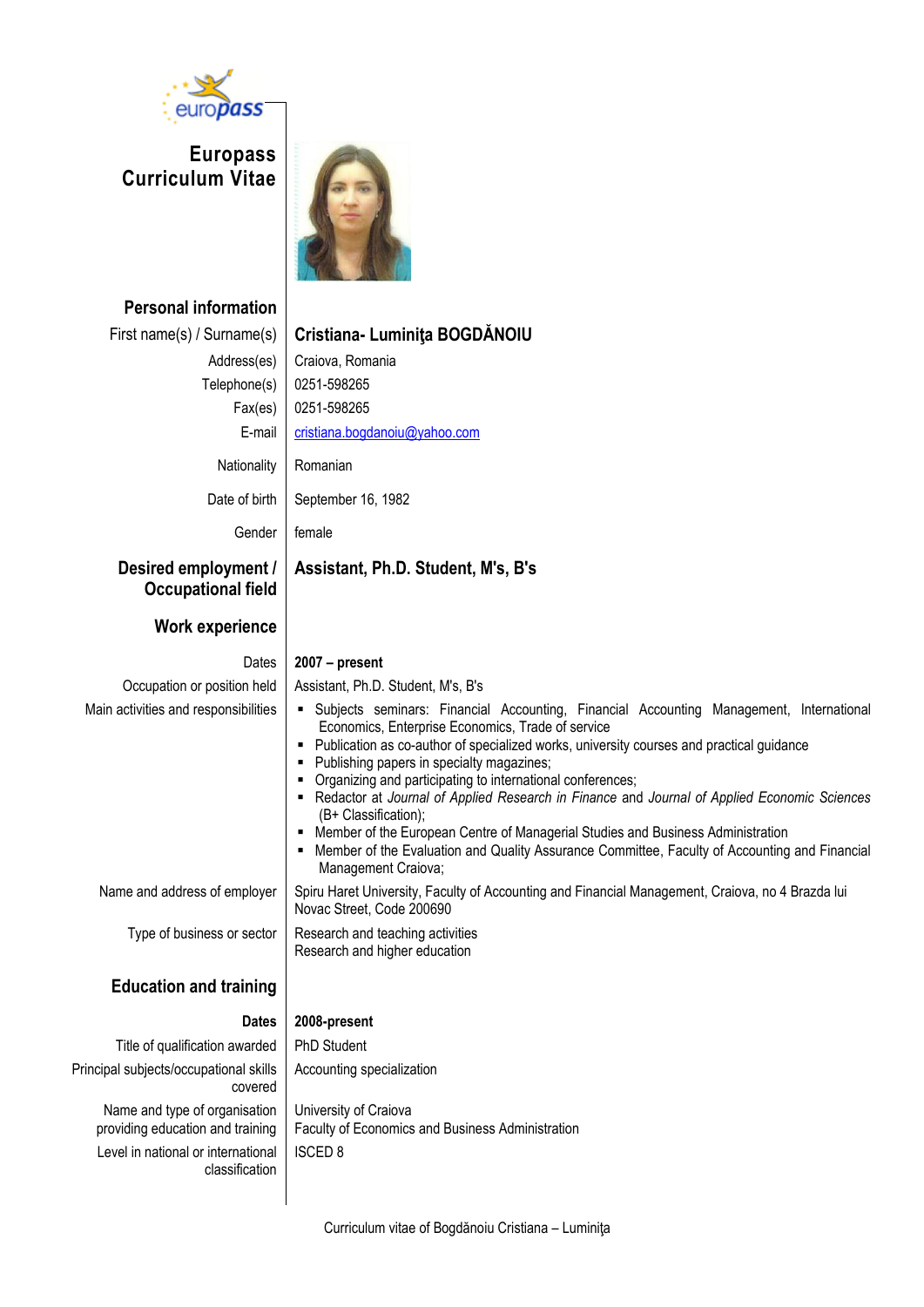#### **Dates 2005** – **2007**

integration

Spiru Haret University

#### Title of qualification awarded | Advanced Studies - Economic Sciences

Principal subjects/occupational skills covered

> Name and type of organisation providing education and training

Level in national or international classification | ISCED 7

#### **Dates 2001 – 2005**

Title of qualification awarded | Bachelor in Economic Sciences

Principal subjects/occupational skills ITEL SKIIIS Specialization: Management financial-accounting

> Spiru Haret University Faculty of Accounting and Financial Management

> Faculty of Accounting and Financial Management

Level in national or international classification | ISCED 6

Name and type of organisation

**Personal skills and competences**

#### **Research activity**

■ More than 25 papers in specialty journals and annals as only author or co-author of which 10 papers indexed in international data bases;

Specialization: Financial accounting management of the company in the context of European

■ 7 attendances in international conferences (Yzmir-Turcia, Teheran – Iran, Famagusta-Cypru), and national with international participation (Craiova-Romania)

- 2 CNCSIS grants as team member
- 1 book result of a National Research Council in Higher Education grant research activity, published at a publishing house abroad
- 2 specialty books as co-author
- 3 specialty courses as co-author
- 4 contracts with business environment

■ 2 strategic projects *Sectoral Operational Programme Human Resources Development* as team member

#### **Professional and academic services**

■**Redactor** at *Journal of Applied Research in Finance* (Indexed in CEEOL, EBSCO and IndexCopernicus) [http://www.cesmaa.eu/journals/jarf;](http://www.cesmaa.eu/journals/jarf)

**■ Redactor** at *Journal of Applied Economic Sciences* (indexed in SCOPUS, RePEc, CEEOL, EBSCO and IndexCopernicus, CNCSIS B+ Classification)

[http://www.cesmaa.eu/journal\\_of\\_applied\\_economic\\_science;](http://www.cesmaa.eu/journal_of_applied_economic_science)

■ **Member** of the Evaluation and Quality Assurance Committee*, Spiru Haret* University, Faculty of Financial Accounting Management, Craiova

<http://www.spiruharet.ro/facultati/management-craiova/zone/d7ec9d81bd244b6ce9af1addee4ae8ca>

■ Member in Local Organizing Committee of a national conference with international **participation:** *1 st International Conference on Growth and Innovation of the Economic Competitiveness*, 1 – 2 November 2007;

■ Member in Local Organizing Committee of a national conference with international **participation:**  $2^{nd}$  *International Conference on Business and Information Technologies. New Approaches*, 24 – 25 October 2008;

■ **Member in Local Organizing Committee of a national conference with international participation:** 3 *nd International Conference on Further Challenges for a Competitive Management*, 23 – 24 October 2009;

■ **Member in Local Organizing Committee of a national conference with international**  participation: 4<sup>th</sup> *International Conference on The World's Economy in the Times of Global Crisis*, 5 – 6 November 2010;

■ **Prize "Young Researcher of Year 2010"** awarded for research by the European Centre of Managerial Studies in Business Administration;

■ **Trainer Graduation certificate**, Institute for Human Resource Development, Ministry of Labour, Family and Equal Opportunities and Ministry of Education, Research and Youth;

■ **Certificate of language skills in French**, issued by University of Craiova, Faculty of History and Philology, Department of Anglo-Saxon;

■ **Certificate of participation in training program**-**ID technologies IFR** issued by Spiru Haret University, Department part time and Distance

Curriculum vitae of Bogdănoiu Cristiana – Luminiţa

providing education and training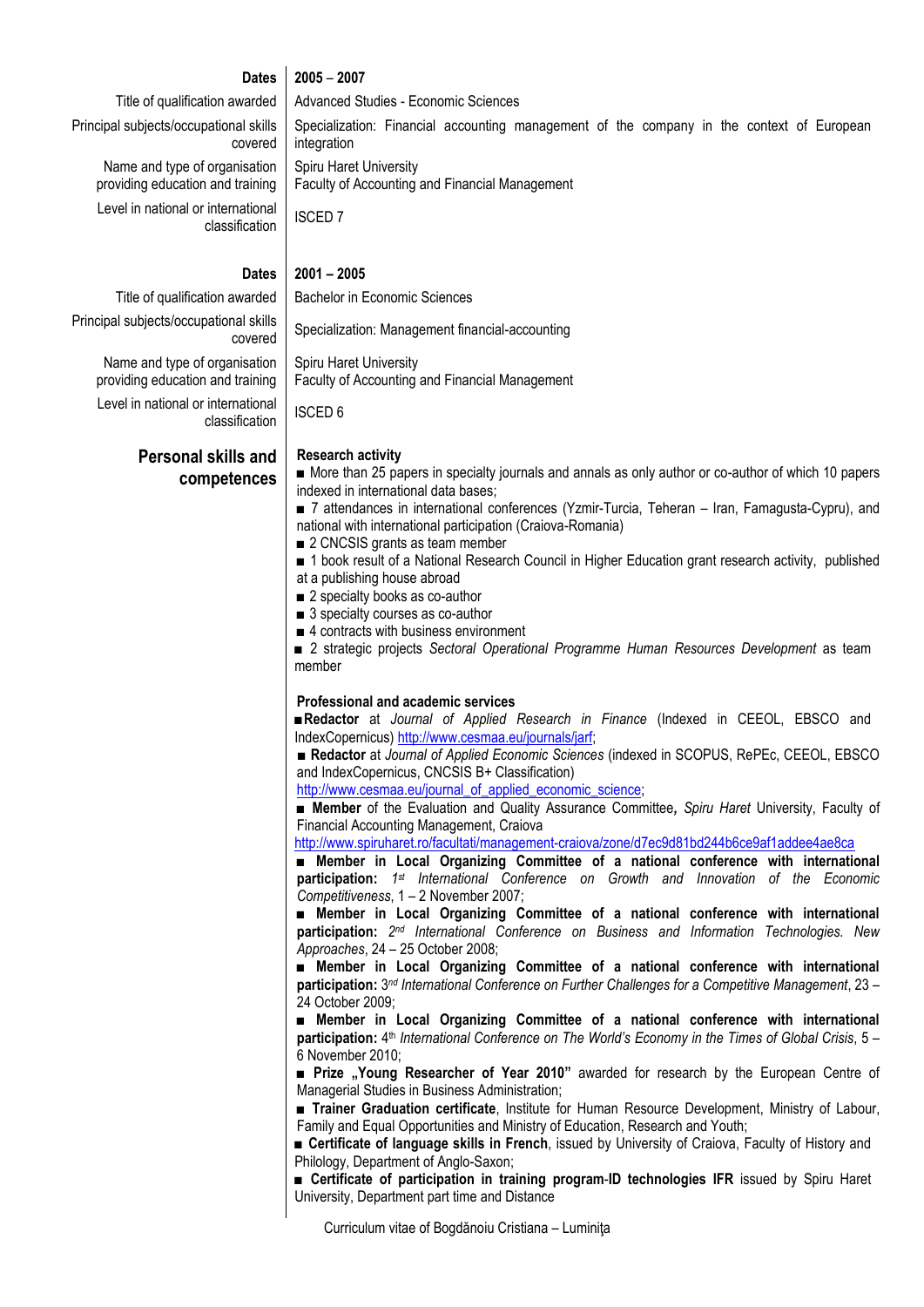# Mother tongue(s) **Romanian**

| Other language(s)                        |                                                                                                                                                                                                                                                                                                                                                                  |                                                                                                                                                                                                                                                                                                                                                            |                |                   |    |                       |                                                                                                                                                                                               |    |                           |
|------------------------------------------|------------------------------------------------------------------------------------------------------------------------------------------------------------------------------------------------------------------------------------------------------------------------------------------------------------------------------------------------------------------|------------------------------------------------------------------------------------------------------------------------------------------------------------------------------------------------------------------------------------------------------------------------------------------------------------------------------------------------------------|----------------|-------------------|----|-----------------------|-----------------------------------------------------------------------------------------------------------------------------------------------------------------------------------------------|----|---------------------------|
| Self-assessment                          | Understanding                                                                                                                                                                                                                                                                                                                                                    |                                                                                                                                                                                                                                                                                                                                                            |                | <b>Speaking</b>   |    |                       | Writing                                                                                                                                                                                       |    |                           |
| European level (*)                       |                                                                                                                                                                                                                                                                                                                                                                  | Listening                                                                                                                                                                                                                                                                                                                                                  |                | Reading           |    | Spoken interaction    | Spoken production                                                                                                                                                                             |    |                           |
| Language                                 | <b>B1</b>                                                                                                                                                                                                                                                                                                                                                        | Base level                                                                                                                                                                                                                                                                                                                                                 | B <sub>1</sub> | <b>Base level</b> | A1 | Introductive level A1 | Introductive<br>level                                                                                                                                                                         |    | B <sub>1</sub> Base level |
| Language                                 | <b>B1</b>                                                                                                                                                                                                                                                                                                                                                        | Base level                                                                                                                                                                                                                                                                                                                                                 | B <sub>1</sub> | <b>Base level</b> | A1 | Introductive level A1 | Introductive<br>level                                                                                                                                                                         | B1 | <b>Base level</b>         |
| Social skills and competences            |                                                                                                                                                                                                                                                                                                                                                                  | (*) Common European Framework of Reference for Languages<br>Team spirit, sociable and communicative, self-control, responsibility, initiative, self-organization<br>Member in scientific and professional societies<br><b>EXESMAA</b> - European Research Centre of Managerial Studies in Business Administration,<br>http://www.cesmaa.eu/advisory_board; |                |                   |    |                       |                                                                                                                                                                                               |    |                           |
| Organisational skills and<br>competences |                                                                                                                                                                                                                                                                                                                                                                  | redactor at two specialty journals Journal of Applied Economic Sciences and Journal of Applied<br>Research in Finance indexed in international data bases (RePEc, CEEOL, EBSCO, IndexCopernicus);                                                                                                                                                          |                |                   |    |                       |                                                                                                                                                                                               |    |                           |
| Technical skills and competences         |                                                                                                                                                                                                                                                                                                                                                                  |                                                                                                                                                                                                                                                                                                                                                            |                |                   |    |                       |                                                                                                                                                                                               |    |                           |
| Computer skills and competences          | training                                                                                                                                                                                                                                                                                                                                                         |                                                                                                                                                                                                                                                                                                                                                            |                |                   |    |                       | Windows XP, MS Office (Word, Excel, Power Point), development and operation of databases<br>(Access), the development and use eLearning platform Blackboard Academic Suite for evaluation and |    |                           |
| Artistic skills and competences          |                                                                                                                                                                                                                                                                                                                                                                  |                                                                                                                                                                                                                                                                                                                                                            |                |                   |    |                       |                                                                                                                                                                                               |    |                           |
| Other skills and competences             | from 2006 Redactor at Journal of Applied Economic Sciences<br>٠<br>from 2007 Expert reviewer at Journal of Applied Economic Sciences<br>٠<br>from 2009 Redactor at Journal of Applied Research in Finance<br>Member in organizing team of national conferences with international participation within<br>Faculty of Accounting and Financial Management Craiova |                                                                                                                                                                                                                                                                                                                                                            |                |                   |    |                       |                                                                                                                                                                                               |    |                           |
| Driving licence                          |                                                                                                                                                                                                                                                                                                                                                                  | Category B                                                                                                                                                                                                                                                                                                                                                 |                |                   |    |                       |                                                                                                                                                                                               |    |                           |
| <b>Additional information</b>            |                                                                                                                                                                                                                                                                                                                                                                  |                                                                                                                                                                                                                                                                                                                                                            |                |                   |    |                       |                                                                                                                                                                                               |    |                           |
| Annexes List of publication              |                                                                                                                                                                                                                                                                                                                                                                  |                                                                                                                                                                                                                                                                                                                                                            |                |                   |    |                       |                                                                                                                                                                                               |    |                           |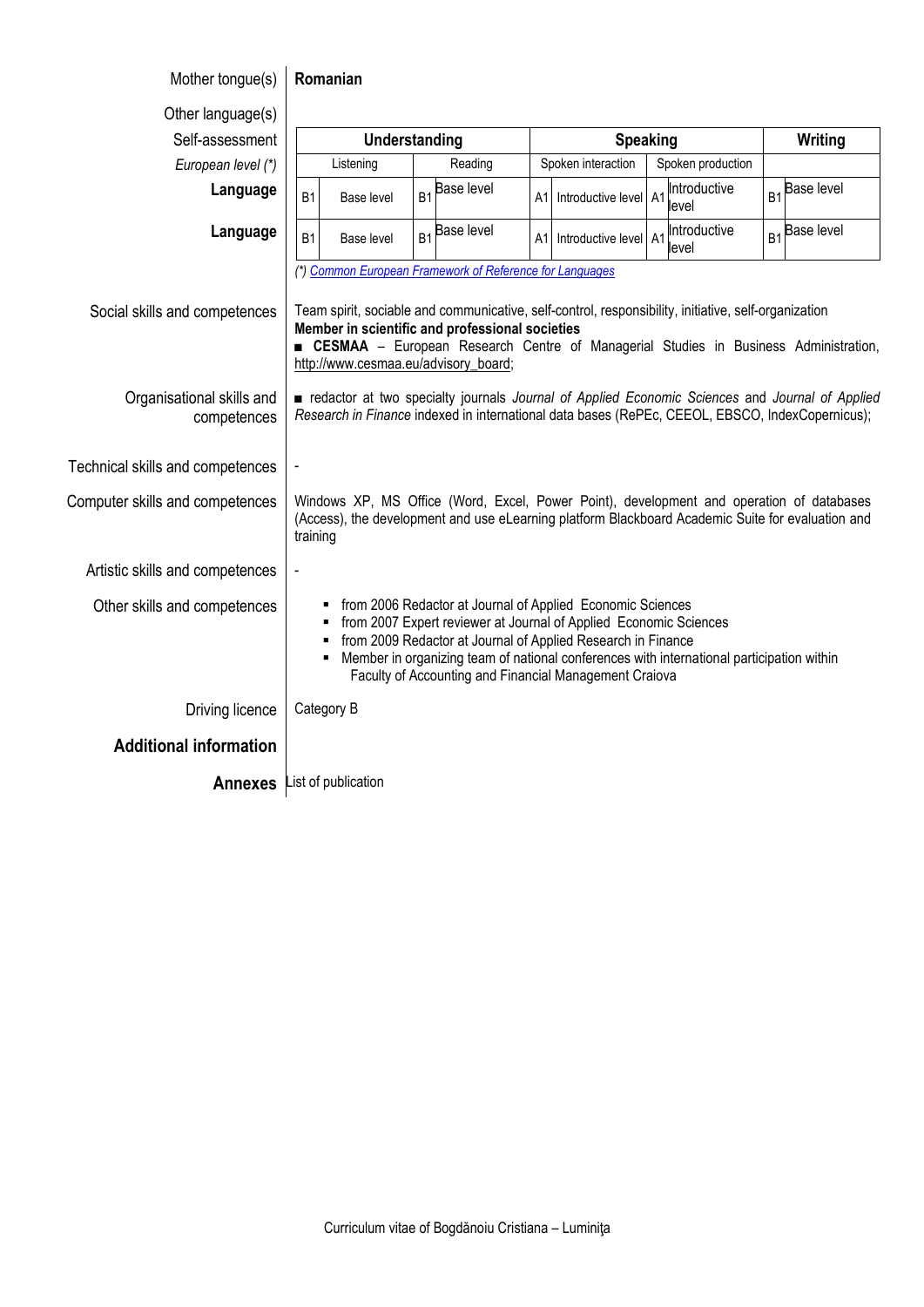## **LIST OF PAPERS**

#### **a) TEXTBOOKS AND UNIVERSITY COURSES PUBLISHED BY PUBLISHING HOUSES AUTHORIZED CNCS**

|                | During the past 7 years                  |                                   |      |                  |                                                     |                   |            |  |  |
|----------------|------------------------------------------|-----------------------------------|------|------------------|-----------------------------------------------------|-------------------|------------|--|--|
| No.<br>crt.    | <b>Title</b>                             | <b>Publishing</b><br>house        | Year | Locality         | <b>Authors</b>                                      | <b>ISBN</b>       | Nr.<br>pag |  |  |
|                | Contabilitate financiară<br>curentă      | România de<br>Mâine<br>Foundation | 2012 | <b>Bucharest</b> | Galiceanu Mihaela,<br>Bogdănoiu<br>Cristiana        | 978-973-163-687-0 | 157        |  |  |
| $\overline{2}$ | Contabilitate financiară<br>de raportare | România de<br>Mâine<br>Foundation | 2012 | <b>Bucharest</b> | Galiceanu Mihaela,<br>Bogdănoiu<br>Cristiana        | 978-973-163-688-7 | 201        |  |  |
| 3              | Management financiar-<br>contabil        | România de<br>Mâine<br>Foundation | 2012 | <b>Bucharest</b> | Galiceanu Mihaela,<br>Bogdănoiu<br>Cristiana        | 978-973-163-690-0 | 250        |  |  |
| 4              | Contabilitate financiară.                | Sitech                            | 2010 | Craiova          | Galiceanu Mihaela,<br>Bogdănoiu<br>Cristiana        | 978-606-11-0622-6 | 319        |  |  |
| 5              | Management financiar -<br>contabil       | Sitech                            | 2010 | Craiova          | Galiceanu Mihaela,<br>Bogdănoiu<br><b>Cristiana</b> | 978-606-11-0637-0 | 164        |  |  |

## **b) SPECIALTY BOOKS ELABORATED DURING SOME STRATEGIC PROJECTS PROGRESS**

|                | <b>Published abroad</b>                                                                                       |                            |      |          |                                                                                                                              |                   |             |  |  |
|----------------|---------------------------------------------------------------------------------------------------------------|----------------------------|------|----------|------------------------------------------------------------------------------------------------------------------------------|-------------------|-------------|--|--|
| Nr.<br>crt.    | <b>Title</b>                                                                                                  | <b>Publishing</b><br>house | Year | Locality | <b>Authors</b>                                                                                                               | <b>ISBN</b>       | Nr.<br>ppg. |  |  |
|                | The Reengineering<br>a<br><b>Direction</b><br>οf<br>New<br>Contemporary<br>Management,                        | <b>BWV/IUK</b><br>Institut | 2008 | Germany  | Ștefănescu Laura,<br>Constantinescu<br>Mădălina,<br>Bogdănoiu<br>Cristiana,<br>Stefänescu Andy<br>Constantinescu<br>Pompiliu | 978-3-924100-37-3 | 401         |  |  |
|                | Published in Romania (publishing in houses authorized by CNCS)                                                |                            |      |          |                                                                                                                              |                   |             |  |  |
| Nr.<br>crt.    | <b>Title</b>                                                                                                  | <b>Publishing</b><br>house | Year | Locality | <b>Authors</b>                                                                                                               | <b>ISBN</b>       | Nr.<br>ppg. |  |  |
| $\overline{2}$ | întreprinzător -<br>Femeia<br>modele<br>de<br>success<br>(guide<br>elaborated<br>$\blacksquare$<br>chapter 3) | Universitaria              | 2011 | Craiova  | Bogdănoiu<br>Cristiana,<br>Georgescu Floarea<br>Scheau Ioan                                                                  | 978-606-14-0264-0 | 39          |  |  |
| 3              | Contabilitate<br>informatizată<br>pentru<br>afaceri                                                           | Universitaria              | 2011 | Craiova  | Bogdănoiu<br>Cristiana,<br>Georgescu Floarea<br>Scheau Ioan                                                                  | 978-606-14-0163-5 | 150         |  |  |

#### **c) PAPERS/STUDIES PUBLISHED AFTER A DE PEER-REVIEWING PROCESS IN:**

| During the past 7 years                                                           |                                                                  |                        |           |                                                                                                                                  |  |  |  |  |
|-----------------------------------------------------------------------------------|------------------------------------------------------------------|------------------------|-----------|----------------------------------------------------------------------------------------------------------------------------------|--|--|--|--|
| a. International Journals indexed in data basis                                   |                                                                  |                        |           |                                                                                                                                  |  |  |  |  |
| Management<br>control<br>performance<br>management tool of the<br>economic entity | Review of General<br>Management Volume 17, Issue<br>1. Year 2013 | Bogdănoiu<br>Cristiana | 1736-6518 | RePec (- IDEAS, Econpapers,<br>Socionet -); Ulrich's Periodicals<br>Directory; SCIPIO; Cabell's<br>Database ; Index Copernicus - |  |  |  |  |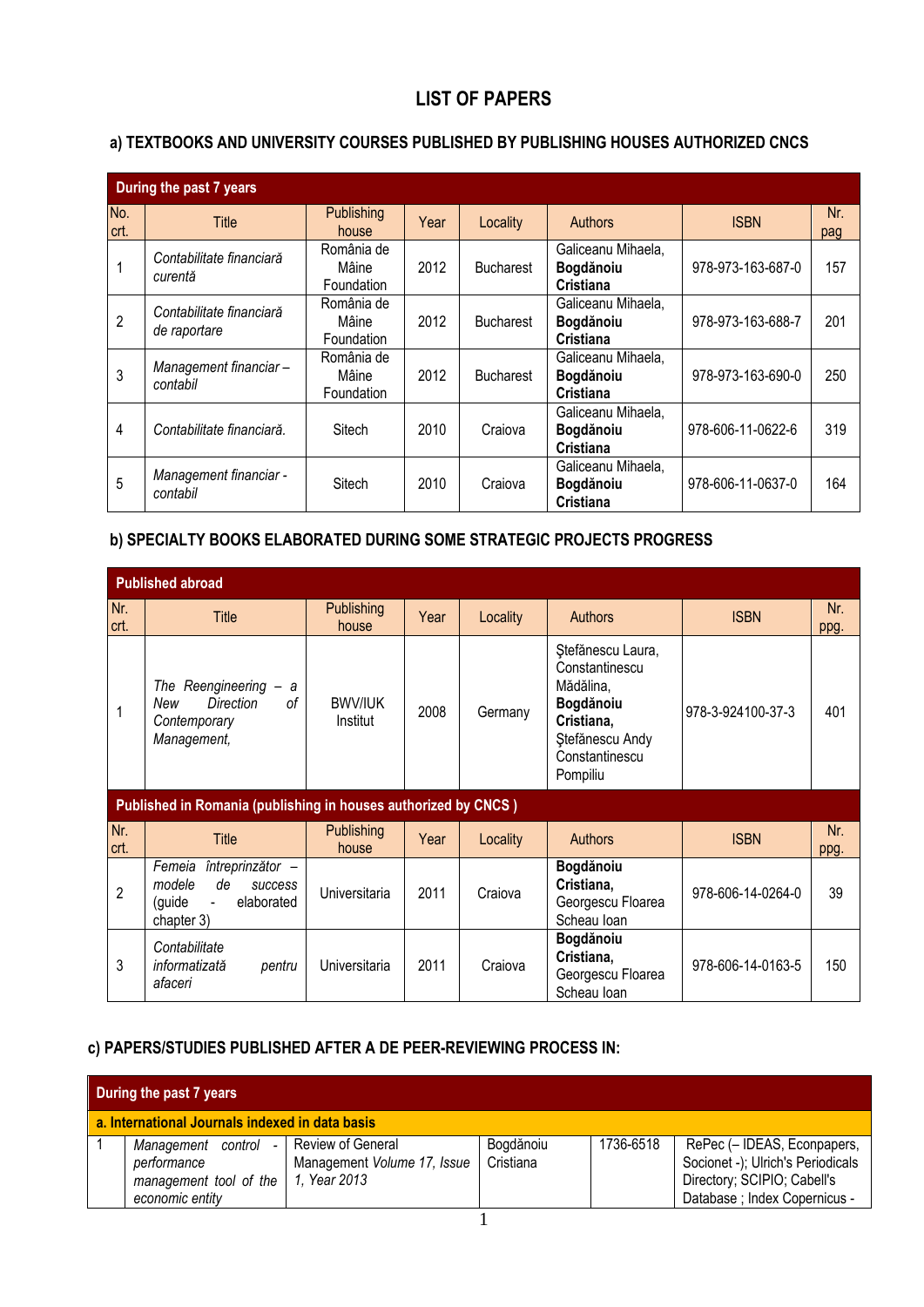|                |                                                                                                                                                                          |                                                                                                                                            |                                                                                         |           | Journals Master List; Central<br>and Eastern European Online<br>Library ; Research Papers in<br>Economics<br>http://www.managementgeneral<br>$ln$<br>Under publication                                                                                                                      |
|----------------|--------------------------------------------------------------------------------------------------------------------------------------------------------------------------|--------------------------------------------------------------------------------------------------------------------------------------------|-----------------------------------------------------------------------------------------|-----------|---------------------------------------------------------------------------------------------------------------------------------------------------------------------------------------------------------------------------------------------------------------------------------------------|
| $\overline{2}$ | Critical analysis of<br>management accounting<br>and cost calculation<br>system from the food<br>industry of manufacturing<br>dairy products and ways<br>of improving it | Journal of Academic research<br>in Economics, Volume 4<br>Number 2 july 2012                                                               | Bogdănoiu<br>Cristiana                                                                  | 2066-0855 | http://www.jare-<br>sh.com/current_issue.html                                                                                                                                                                                                                                               |
| 3              | Directions to Improve<br><b>Management Accounting</b><br>and Cost Calculations in<br>Food Industry of<br>Manufacturing Dairy<br>Products                                 | ANNALS OF THE<br>UNIVERSITY OF CRAIOVA<br><b>ECONOMIC SCIENCES Year</b><br>XXXXI No. 39, 2011, pag. 8-13                                   | Bogdănoiu<br>Cristiana                                                                  | 1223-365X | CEEOL and RePEC<br>International Databases;<br>Clasificare CNCSIS B+<br>http://feaa.ucv.ro/annals/v3_20<br>11.html                                                                                                                                                                          |
| 4              | Place<br>Role<br>οf<br>and<br><b>Management Accounting</b><br>and Cost Calculation in<br>of<br>Food<br>Industry<br>Dairy<br>Manufacturing<br>Products                    | Journal of Applied Economic<br>Sciences, Volume VI/ Issue<br>4(18)/ Winter 2011, pag. 282-<br>286                                          | Bogdănoiu<br>Cristiana                                                                  | 1834-6110 | CEEOL, RePEc, IDEAS,<br>EconPapers, Scopus;<br>Clasificare CNCSIS B+<br>http://www.jaes.reprograph.ro/a<br>rticles/Spring2012/JAES_Winte<br>r%202011_ShortVersion.pdf                                                                                                                       |
| 5              | <b>Bases for Managerial</b><br>Accounting and Cost<br>Calculation                                                                                                        | Journal of Applied Economic<br>Sciences, Volume VI/ Issue<br>3(17)/ Fall 2011, pag. 211-221                                                | Bogdănoiu<br>Cristiana                                                                  | 1834-6110 | CEEOL, RePEc, IDEAS,<br>EconPapers, Scopus;<br>Clasificare CNCSIS B+<br>http://www.jaes.reprograph.ro/a<br>rticles/winter2011/JAES Fall 2<br>011_online.pdf                                                                                                                                 |
| 6              | Activity based cost from<br>the perspecive of<br>competitive advantage                                                                                                   | Journal of Applied Economic<br>Sciences, Volume IV, Issue<br>1(7), Spring 2009, pag. 5-11                                                  | Bogdănoiu<br>Cristiana                                                                  | 1843-6110 | http://www.jaes.reprograph.ro/P<br>ast Issue JAES VolumeIV Sp<br>ring2009.pdf                                                                                                                                                                                                               |
| 7              | The Impact of<br>Reengineering upon<br>Performance                                                                                                                       | International Journal of<br>Management Perspectives,<br>Volume 1, Issue 3/2009, pag<br>14-19                                               | Stefănescu,<br>Laura;<br>Constantinescu,<br>Mădălina;<br>Bogdănoiu,<br><b>Cristiana</b> | 1307-1629 | Business Source Complete<br>(EBSCO),<br>Ulrich's<br>"Periodicals<br>Directory",<br>Leadership and Management<br>Learning Center, CABLE's<br>Publishing Directory, PAIS<br>International, C.I.R.E.T.<br>http://www.ib-<br>ts.org/2009/2 L Stefanescu M<br>Constantinescu_C_Bogdanoiu<br>.pdf |
| 8              | Risk Taking in<br>Economical-Financial<br>Activity                                                                                                                       | Journal of Applied Economic<br>Sciences, Volume III Issue1(3)<br>Spring 2008                                                               | Bogdănoiu,<br>Cristiana                                                                 | 1843-6110 | CEEOL, RePEc, IDEAS,<br>EconPapers, Scopus;<br>Clasificare CNCSIS B+<br>http://www.jaes.reprograph.ro/i<br>ndex.php/articles-archive                                                                                                                                                        |
| 9              | Economic Fesability of<br>Reengineering Project                                                                                                                          | Universității<br>Analele<br>din<br>Stiinte<br>Sectiunea<br>Craiova,<br>Economice, Anul XXXVI, nr.36,<br>pag. 2578, Clasificare CNCSIS<br>B | Stefănescu A.,<br>Stefănescu I.,<br>Bogdănoiu<br>Cristiana                              |           | CEEOL, RePEc<br>http://feaa.ucv.ro/annals/index.<br>html                                                                                                                                                                                                                                    |
| 10             | <b>Foreign Direct</b><br>Investments-<br>Relaunching factor of the<br>Romanian Economic                                                                                  | Journal of Applied Economic<br>Sciences, Volume II_Issue 1<br>(2) Fall 2007                                                                | Bogdănoiu<br>Cristiana                                                                  | 1843-6110 | CEEOL, RePEc, IDEAS,<br>EconPapers<br>http://www.jaes.reprograph.ro/o<br>nline_JAES_VolumeII_Issue1%                                                                                                                                                                                        |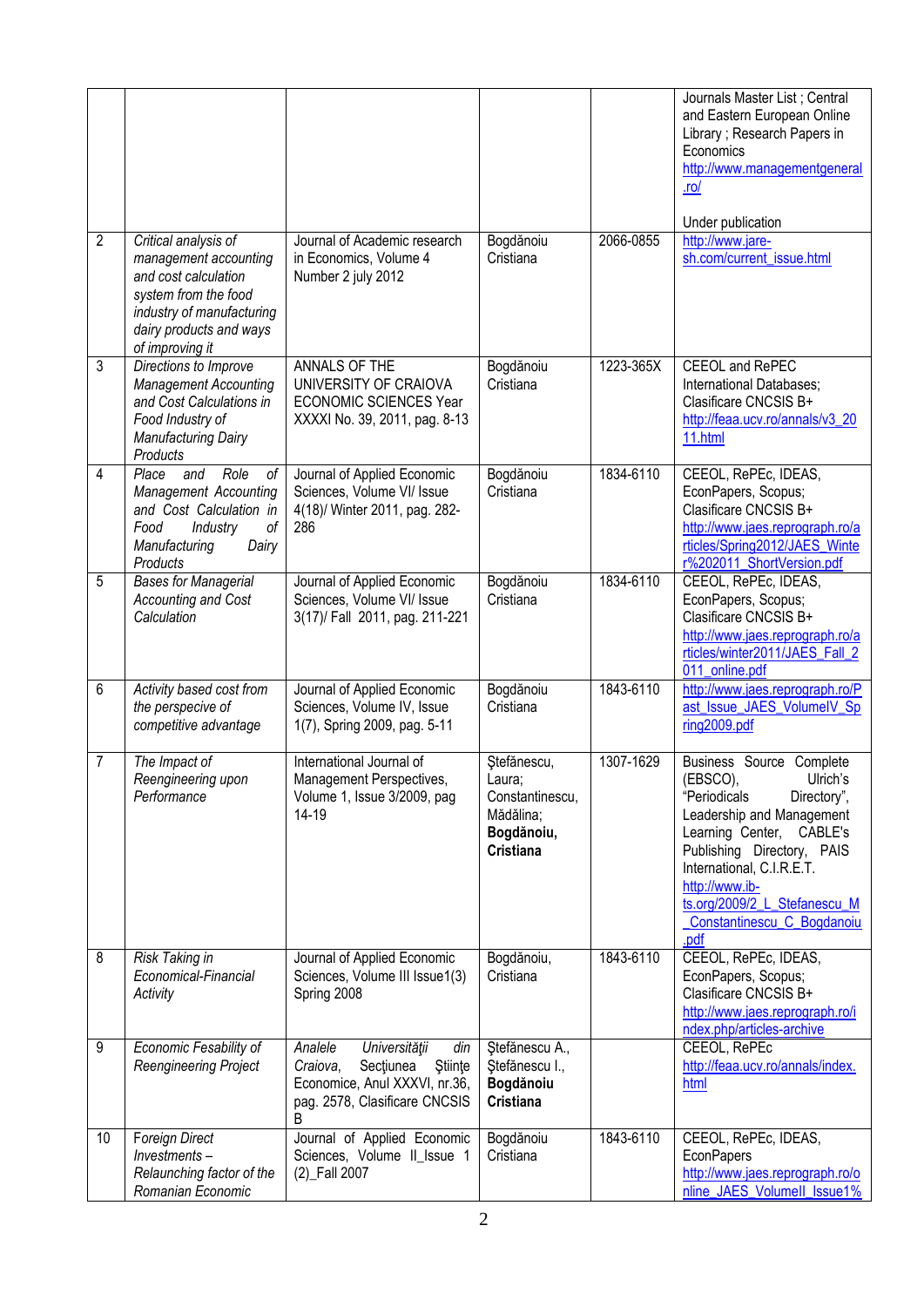|    | Growth                                                                                                                       |                                                                                                                                                                                                                                                                                              |                                                               |                    | 282%29_Fall2007.pdf                            |
|----|------------------------------------------------------------------------------------------------------------------------------|----------------------------------------------------------------------------------------------------------------------------------------------------------------------------------------------------------------------------------------------------------------------------------------------|---------------------------------------------------------------|--------------------|------------------------------------------------|
|    | b. International Journals not indexed in data basis                                                                          |                                                                                                                                                                                                                                                                                              |                                                               |                    |                                                |
| 11 | Necesitatea îmbunătățirii<br>managementului<br>costurilor privind<br>utilizarea sistemelor<br><b>Activity Based -Costing</b> | Provocări contabile. Articole,<br>studii și cercetări, Volumul 1,<br>within University of Craiova,<br><b>Economics and Business</b><br>Administration Faculty, 2010                                                                                                                          | Bogdănoiu<br>Cristiana                                        |                    | Publishing House Universitaria<br>from Craiova |
| 12 | Folosirea sistemelor ABC<br>pentru îmbunătățirea<br>managementului<br>costurilor și a<br>profitabilității                    | Tendințe ale dezvoltării<br>economice într-o societate a<br>cunoașterii, Vâlcea, 2009                                                                                                                                                                                                        | Bogdănoiu<br>Cristiana                                        |                    | Publishing House Sitech from<br>Craiova        |
| 13 | Influența sistemelor<br>contabile internaționale<br>asupra climatului<br>economic                                            | <b>Studii</b><br>Economice<br>Revista<br>științifică, An. I, nr. 1-2 (iunie)/<br>2007 Chişinău, p. 302 - 308                                                                                                                                                                                 | Bogdănoiu<br>Cristiana                                        | 1857-226X          | Publishing House ULIM from<br>Chisinau         |
| 14 | Reenginering-ul, model<br>nou și eficient al<br>transformărilor în cadrul<br>unei afaceri                                    | Anale ULIM, 2007                                                                                                                                                                                                                                                                             | Bogdănoiu<br>Cristiana                                        |                    | Publishing House ULIM from<br>Chisinau         |
| 15 | Globalizarea - orizont al<br>întregii planete                                                                                | Anale ULIM, 2006                                                                                                                                                                                                                                                                             | Bogdănoiu<br>Cristiana                                        |                    | Publishing House ULIM from<br>Chisinau         |
| 16 | Managementul<br>resurselor umane - una<br>din cheile de succes pe<br>termen lung                                             | Anale ULIM, 2006                                                                                                                                                                                                                                                                             | Bogdănoiu<br>Cristiana                                        |                    | Publishing House ULIM from<br>Chisinau         |
|    | c. Journals authorised CNCS                                                                                                  |                                                                                                                                                                                                                                                                                              |                                                               |                    |                                                |
| 17 | News on the Insurance<br>Market of Civile<br>Responsibility                                                                  | ANALELE UNIVERSITĂȚII<br>SPIRU HARET - SERIA<br>ECONOMIE, 2008, Vol. I, Nr.<br>8, pag. 91-98                                                                                                                                                                                                 | Galiceanu<br>Mihaela,<br>Bogdănoiu<br>Cristiana-<br>Luminita  | 1582-8336          | Clasificare B                                  |
| 18 | E-business în noua eră a<br>tehnologiei<br>informaționale în                                                                 | Analele Universității Constantin<br>Brâncuși<br>din<br>Târgu<br>Jiu,<br>Sesiunea<br>de<br>comunicări<br>stiintifice<br>cu<br>participare<br>Globalizare și<br>internațională<br>Identitate<br>desfășurat<br>în<br>perioada 2-3 iunie 2006, Târgu<br>Jiu, Nr. 1/2007, Vol. II, p. 471-<br>476 | Bogdănoiu<br>Cristiana-<br>Luminița,                          |                    |                                                |
| 19 | Asigurările obligatorii, pot<br>fi atractive și eficiente<br>pentru asigurați?                                               | Tribuna Economică Nr 13                                                                                                                                                                                                                                                                      | Galiceanu<br>Mihaela,<br>Bogdănoiu<br>Cristiana,              | ISSN:<br>1018-0451 | Tribuna Economică                              |
| 20 | Caracteristicile<br>pieței<br>de asigurări,<br>mondiale<br>Revista                                                           | Tribuna<br>Economică<br>nr.<br>26/2007, Bucharest, p. 82 - 84                                                                                                                                                                                                                                | Galiceanu<br>Mihaela,<br>Bogdănoiu<br>Cristiana-<br>Luminița, | ISSN:<br>1018-0451 | Tribuna Economică                              |
| 21 | Piata de<br>asigurări din<br>România                                                                                         | Revista Tribuna Economică nr.<br>27/2007, Bucharest, p. 84 - 85                                                                                                                                                                                                                              | Galiceanu<br>Mihaela,<br>Bogdănoiu<br>Cristiana-<br>Luminița  | ISSN:<br>1018-0451 | Tribuna Economică                              |
| 22 | Relația dintre asigurat și<br>asigurător                                                                                     | Revista Tribuna Economică nr.<br>28/2007, Bucharest, p. 84 - 85                                                                                                                                                                                                                              | Galiceanu<br>Mihaela,<br>Bogdănoiu<br>Cristiana-<br>Luminita, | ISSN:<br>1018-0451 | Tribuna Economică                              |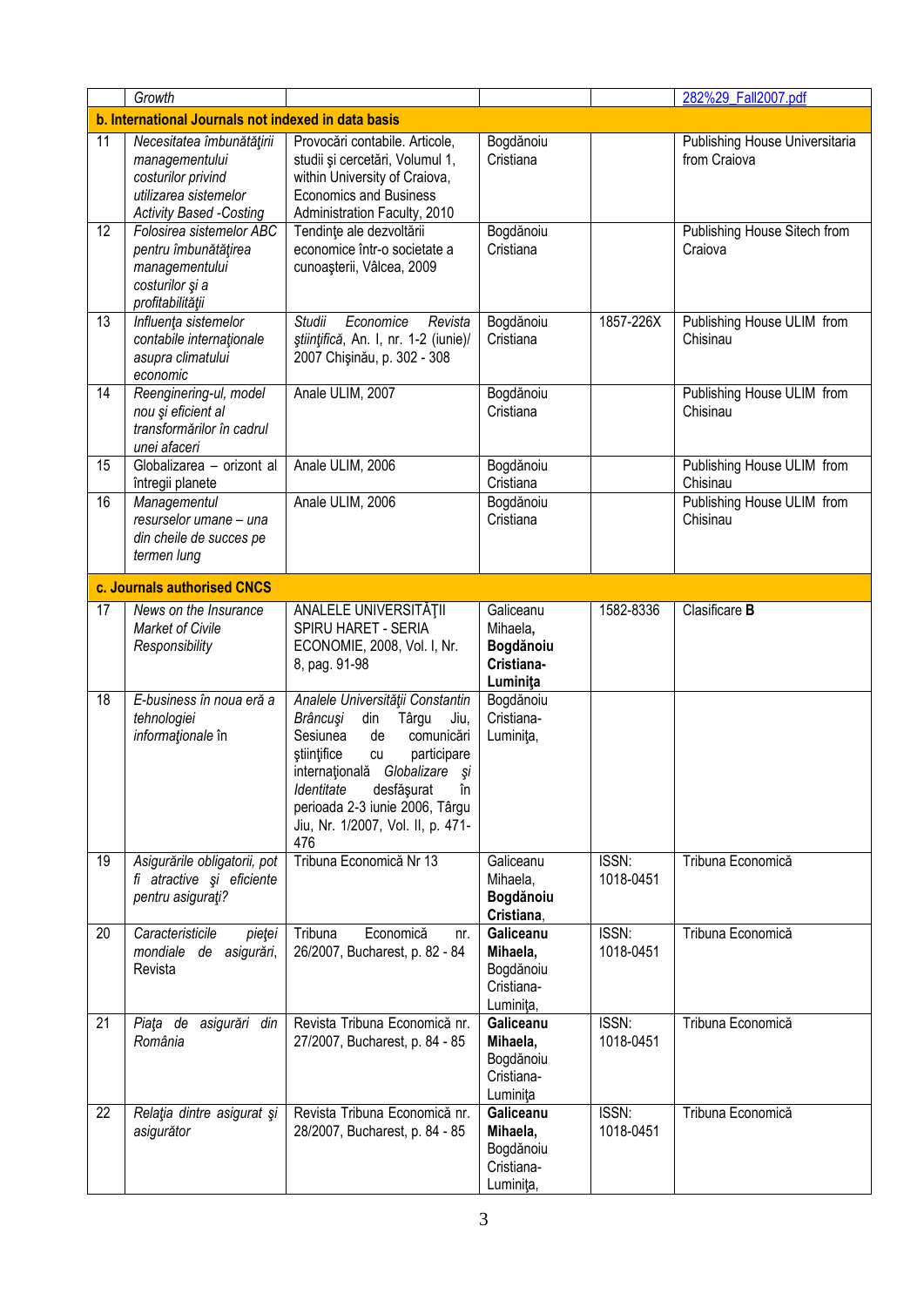| 23 | Asigurările<br>răspundere<br>obligatorie, | de<br>civilă | Revista Tribuna Economică nr.<br>45/2007, Bucharest, p. 84 - 85 | Galiceanu<br>Mihaela,<br>Bogdănoiu<br>Cristiana-<br>Luminita, | ISSN:<br>1018-0451 | Tribuna Economică |
|----|-------------------------------------------|--------------|-----------------------------------------------------------------|---------------------------------------------------------------|--------------------|-------------------|
| 24 | Asigurările<br>răspundere<br>obligatorie, | de<br>civilă | Revista Tribuna Economică nr.<br>47/2007, Bucharest, p. 83 - 86 | Galiceanu<br>Mihaela,<br>Bogdănoiu<br>Cristiana-<br>Luminita, | ISSN:<br>1018-0451 | Tribuna Economică |

# **d) PAPERS PUBLISHED AT NATIONAL AND INTERNATIONAL CONFERENCE**

|                | During the past 7 years                                                                                         |                                                                                                             |                                      |                                                                                                                                                                        |
|----------------|-----------------------------------------------------------------------------------------------------------------|-------------------------------------------------------------------------------------------------------------|--------------------------------------|------------------------------------------------------------------------------------------------------------------------------------------------------------------------|
|                | a. International conferences                                                                                    |                                                                                                             |                                      |                                                                                                                                                                        |
| 1              | The Impact of<br>Reengineering upon<br>Performance<br>Management                                                | 1st International Conference<br>on Economic and Management<br>Perspectives (ICEMP 2008)                     | Bogdănoiu<br>Cristiana               | Famagusta, North Cypru, 17-19 octombrie<br>2008                                                                                                                        |
| $\overline{2}$ | Informational and<br>Communicational<br>Technologies-<br>Implementation's<br>Foundation af the<br>Reengineering | Conference on Business,<br>Economics and Management,<br><b>Yasar University</b>                             | Bogdănoiu<br>Cristiana               | Izmir Turkey, 13-17 iunie 2007                                                                                                                                         |
| 3              | <b>Businees Process</b><br>Reengineering - A<br>necesity to create an<br>efficient Managerial<br>System         | 1 <sup>st</sup> International Online<br>Conference on Business and<br>Management,                           | Bogdănoiu<br>Cristiana               | Teheran - Iran, 20 - 21 noiembrie 2007,                                                                                                                                |
|                | <b>b. National conferences</b>                                                                                  |                                                                                                             |                                      |                                                                                                                                                                        |
| $\overline{4}$ | Fluxul informational de<br>documente utilizat de<br>contabilitatea de<br>gestiune                               | Dezvoltarea durabilă a<br>economiei românești și<br>armonizarea legislației cu<br>standardele comunitare    | Bogdănoiu<br>Cristiana               | 11-12 may 2006 organized by Spiru Haret<br>Faculty of Accounting<br>University,<br>and<br>Financial Management, Craiova;                                               |
| 5              | Modele ale situațiilor<br>financiare                                                                            | Dezvoltarea durabilă a<br>economiei românești și<br>armonizarea legislației cu<br>standardele comunitare    | Bogdănoiu<br>Cristiana               | 11-12 may 2006 organized by Spiru Haret<br>University, Faculty of Accounting<br>and<br>Financial Management, Craiova;                                                  |
| 6              | Tendinte<br>în<br>procesul<br>globalizării la început de<br>secol XXI                                           | Dezvoltarea durabilă a<br>economiei românești și<br>armonizarea legislației cu<br>standardele comunitare    | Bogdănoiu<br>Cristiana-<br>Luminita, | 11-12 may 2006 organized by Spiru Haret<br>University, Faculty of Accounting<br>and<br>Financial Management, Craiova;                                                  |
|                | <b>National conferences with international partcicipation</b>                                                   |                                                                                                             |                                      |                                                                                                                                                                        |
| 7              | <b>Business</b><br>Process<br>Reengineering<br>Method<br>versus Kaizen Method                                   | In the second "International<br>Conference on Business and<br>information Technologies. New<br>approaches." | Bogdănoiu<br>Cristiana               | 2008,<br>october<br>organized<br>by<br>European<br>Research Centre of Managerial Studies in<br>Business Administration and Spiru Haret<br>University, Craiova, Romania |

## **e) PAPERS PUBLISHED IN:**

|      | During the past 5 years                               |            |                          |                     |                |                |                      |  |  |
|------|-------------------------------------------------------|------------|--------------------------|---------------------|----------------|----------------|----------------------|--|--|
|      | a) Volumes of some national scientific manifestations |            |                          |                     |                |                |                      |  |  |
| Nr.  | Title                                                 |            | Published in             | Organizer           | Date and       | <b>Authors</b> | Publishing house and |  |  |
| crt. |                                                       |            |                          |                     | Venue          |                | <b>ISBN</b>          |  |  |
|      | Viitorul                                              | integrării | Tendințe ale dezvoltării | Spiru Haret         | 3-4 april 2009 | Matei Viorel;  | Sitech Publishing    |  |  |
|      | europene                                              | sau        | economice într-o         | University, Faculty |                | Ungureanu      | House, ISBN: 976-    |  |  |
|      | discuție                                              | asupra     | societate a cunoașterii, | of Accounting and   |                | Laura;         | 606-530-712-4        |  |  |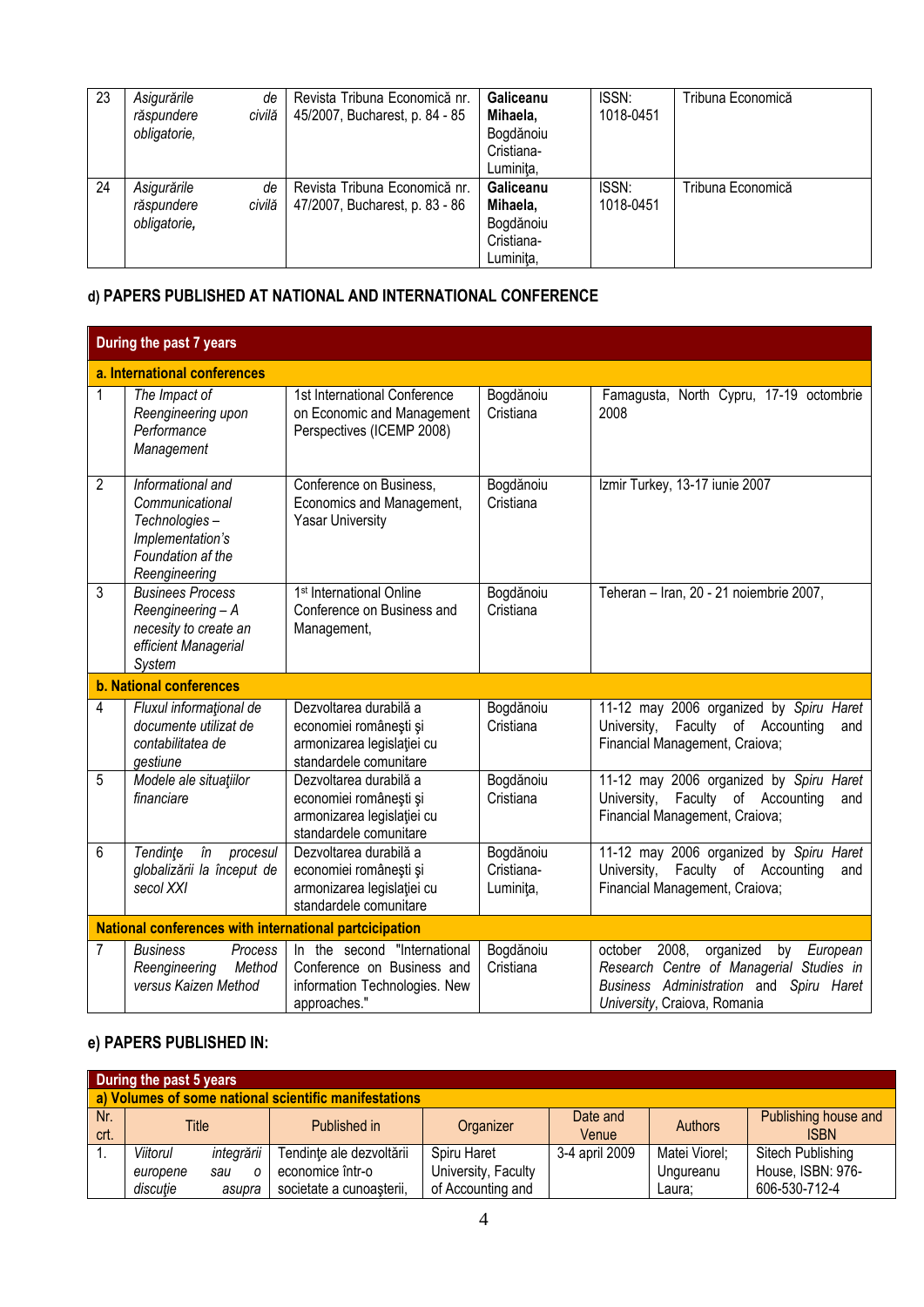|             | privind<br>aspectelor<br>procesul de integrare<br>europeană,                                                                                 |                                                                                                                                         | Finance, Râmnicu<br>Vâlcea, A XVII-a<br>Sesiune de<br>comunicări<br>stiintifice a cadrelor<br>didactice și<br>studentilor |                                                        | Bogdănoiu<br>Cristiana;<br>Simionescu<br>Silvia |                                   |
|-------------|----------------------------------------------------------------------------------------------------------------------------------------------|-----------------------------------------------------------------------------------------------------------------------------------------|---------------------------------------------------------------------------------------------------------------------------|--------------------------------------------------------|-------------------------------------------------|-----------------------------------|
|             |                                                                                                                                              | Volumes of some national scientific manifestations with international participation                                                     |                                                                                                                           |                                                        |                                                 |                                   |
| $1_{\cdot}$ | Directions to Improve<br>Management<br>Accounting and Cost<br>Calculations in Food<br>Industry<br>of I<br>Manufacturing<br>Dairy<br>Products | The International<br>Conference<br><b>COMPETITIVENESS</b><br>AND STABILITY IN<br>THE KNOWLEDGE -<br><b>BASED ECONOMY</b><br>ICONEC 2011 | University of<br>Craiova Romania,<br>Faculty of<br>Economics and<br><b>Business</b><br>Administration                     | November 4th<br>$-5$ th. 2011.<br>Craiova,<br>Romania, | Bogdănoiu,<br>Cristiana                         | Universitaria Publishing<br>House |

# **f) RESEARCH PROJECTS**

|                | During the past 5 years                                                                                                                                                                                                                                                |                                                             |                                                   |                     |  |  |  |  |
|----------------|------------------------------------------------------------------------------------------------------------------------------------------------------------------------------------------------------------------------------------------------------------------------|-------------------------------------------------------------|---------------------------------------------------|---------------------|--|--|--|--|
|                | <b>Research contracts in business environment</b>                                                                                                                                                                                                                      |                                                             |                                                   |                     |  |  |  |  |
| No.<br>crt.    | Program/ Project                                                                                                                                                                                                                                                       | Position in the research<br>team                            | <b>Financing Institution</b>                      | <b>Total Amount</b> |  |  |  |  |
| 1.             | Implementare Ciel Finance Manager si Ciel<br>Audit si Revizuire, 2011<br>Beneficiary: Spiru Haret University;<br>Status of implementation: completed.                                                                                                                  | Member                                                      | Ciel Romania SA                                   | 10.140 lei          |  |  |  |  |
| 2.             | Politici și strategii privind promovarea exportului<br>cu legume în noul context european. Studiu de<br>caz la SC SERE UNIVERSAL SRL. 2010<br>Beneficiary: Spiru Haret University<br>Status of implementation: completed.                                              | Member                                                      | <b>SC SERE</b><br>UNIVERSAL SRL<br><b>CRAIOVA</b> | 2000 euro           |  |  |  |  |
| 3.             | Noi oportunități de finanțare a întreprinderii<br>Contract no. 7845/29.01.2009;<br>Beneficiary: Spiru Haret University;<br>Status of implementation: completed                                                                                                         | Member                                                      | SC IGO SA Caracal                                 | 8.552,80 lei        |  |  |  |  |
| 4.             | Îmbunătățirea performanțelor financiar-contabile.<br>Studiu de caz la SC Gecorom SA<br>Contract no. 3356/17.X.2008;<br>Beneficiary: Spiru Haret University;<br>Status of implementation: completed.                                                                    | Member                                                      | SC Gecorom SA                                     | 7.671,80 lei        |  |  |  |  |
|                | <b>Strategic grants</b>                                                                                                                                                                                                                                                |                                                             |                                                   |                     |  |  |  |  |
| 5 <sub>1</sub> | Performanță în carieră și în afaceri pentru<br>femei<br>National strategic project, ID_58571,<br>"Investeste în oameni!";<br>Contract no: POSDRU/97/6.3/S/58571;<br>Beneficiary: Spiru Haret University; Period:<br>2010-2012;<br>Status of implementation: completed. | Expert lecturer -<br>Computerized accounting<br>in business | <b>FSE</b><br>POS-DRU                             | 4.095.192,00 lei    |  |  |  |  |
| 6.             | Antreprenori în turism<br>National strategic project, ID_63567 "Fii<br>întreprinzător";<br>Contract no.: POSDRU/92/3.1/S/63567;<br>Beneficiary: Spiru Haret University; Period:<br>2010-2012:<br>Status of implementation: completed.                                  | Acquisitions manager                                        | <b>FSE</b><br>POS-DRU                             | 3.241.031,64 lei    |  |  |  |  |
|                | <b>Research grants</b>                                                                                                                                                                                                                                                 |                                                             |                                                   |                     |  |  |  |  |
| 6.             | Reengineering-ul organizational<br>ca soluție<br>eficientă pentru restructurarea de fond a                                                                                                                                                                             | Member                                                      | <b>CNCSIS</b>                                     | 13.300 lei          |  |  |  |  |